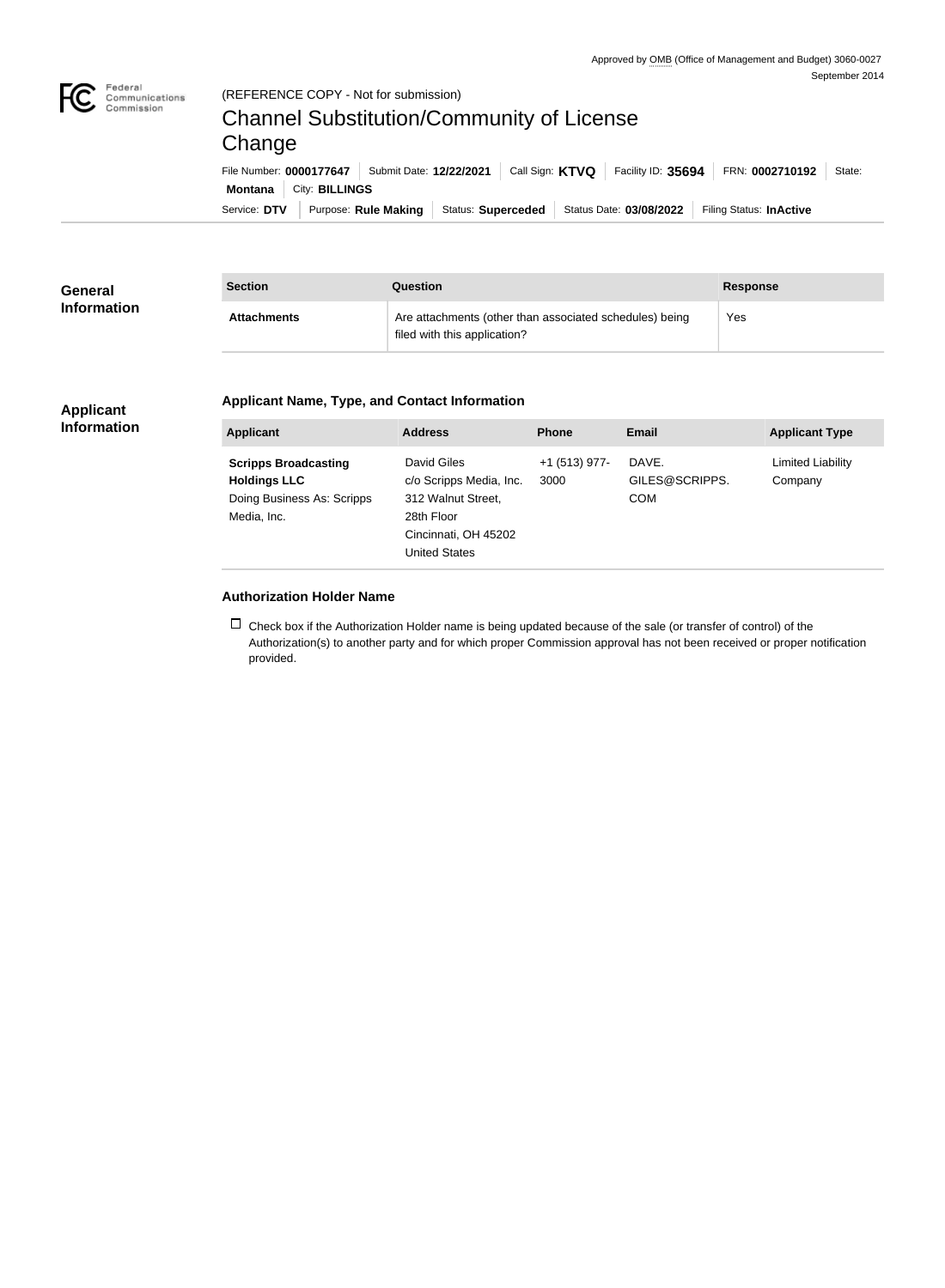| <b>Contact</b><br><b>Representatives</b><br>(2) | <b>Contact Name</b>                                                                           | <b>Address</b>                                                                                  | <b>Phone</b>          | <b>Email</b>           | <b>Contact Type</b>         |
|-------------------------------------------------|-----------------------------------------------------------------------------------------------|-------------------------------------------------------------------------------------------------|-----------------------|------------------------|-----------------------------|
|                                                 | <b>Christina A Burrow</b><br>Legal Counsel<br>Cooley LLP                                      | 1299 Pennsylvania Avenue, NW,<br>Suite 700<br>Washington, DC 20004-2400<br><b>United States</b> | +1 (202) 776-<br>2687 | cburrow@cooley.<br>com | Legal<br>Representative     |
|                                                 | Benjamin Pidek, P.<br>Ε.<br><b>Consulting Engineer</b><br><b>Ben Pidek</b><br>Consulting, LLC | 7670 Coventry Dr.<br>Temperance, MI 48182<br><b>United States</b>                               | +1 (810) 771-<br>8430 | ben@bpcon.net          | Technical<br>Representative |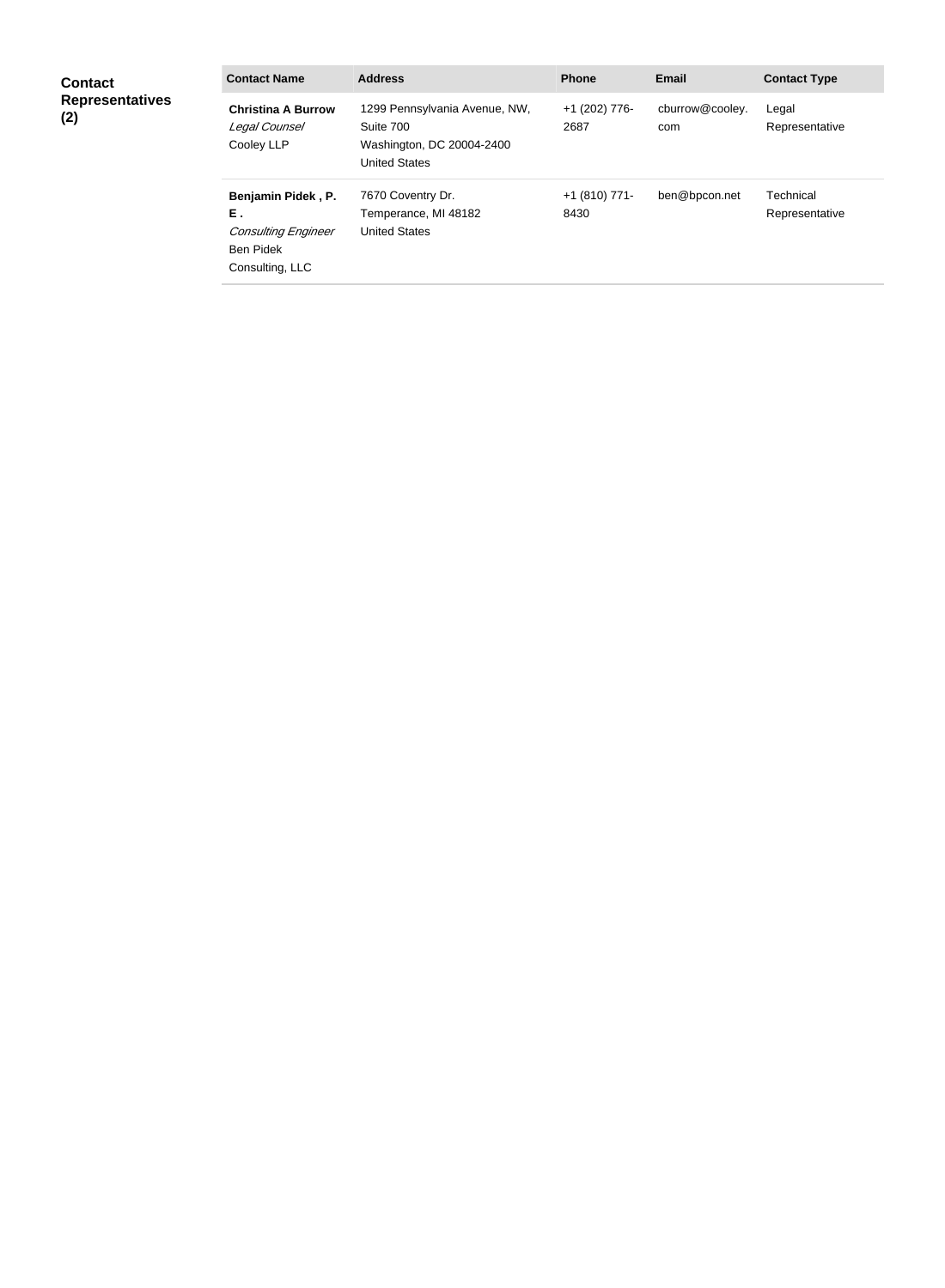| <b>Channel and</b><br><b>Facility</b><br><b>Information</b> | <b>Section</b>               | <b>Question</b>        | <b>Response</b> |
|-------------------------------------------------------------|------------------------------|------------------------|-----------------|
|                                                             | <b>Proposed Community of</b> | Facility ID            | 35694           |
|                                                             | License                      | State                  | Montana         |
|                                                             |                              | City                   | <b>BILLINGS</b> |
|                                                             |                              | <b>DTV Channel</b>     | 20              |
|                                                             |                              | Designated Market Area | <b>Billings</b> |
|                                                             | Zone                         | Zone                   | $\overline{2}$  |

# **Primary station proposed to be rebroadcast:**

| <b>Facility Id</b><br><b>Call Sign</b><br><b>State</b><br>City |
|----------------------------------------------------------------|
|----------------------------------------------------------------|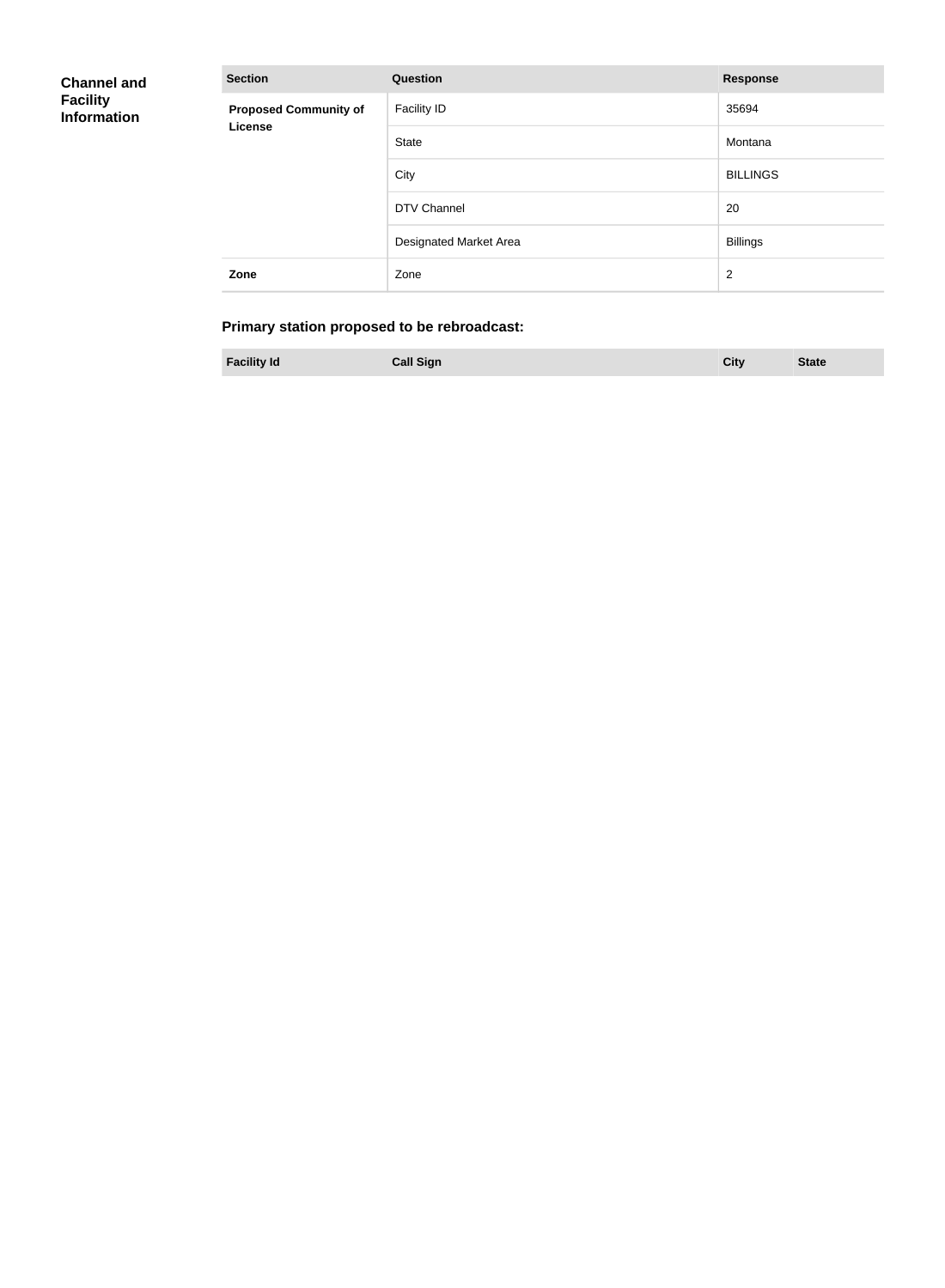| <b>Antenna Location</b><br>Data | <b>Section</b>                                  | Question                                                           | <b>Response</b>                          |
|---------------------------------|-------------------------------------------------|--------------------------------------------------------------------|------------------------------------------|
|                                 | <b>Antenna Structure</b><br><b>Registration</b> | Do you have an FCC Antenna Structure Registration (ASR)<br>Number? | Yes                                      |
|                                 |                                                 | <b>ASR Number</b>                                                  | 1250854                                  |
|                                 | <b>Coordinates (NAD83)</b>                      | Latitude                                                           | 45° 46' 00.9" N+                         |
|                                 |                                                 | Longitude                                                          | 108° 27' 28.8" W-                        |
|                                 |                                                 | Structure Type                                                     | TOWER-A free standing or<br>guyed struct |
|                                 |                                                 | <b>Overall Structure Height</b>                                    | 119.5 meters                             |
|                                 |                                                 | <b>Support Structure Height</b>                                    | 106.7 meters                             |
|                                 |                                                 | <b>Ground Elevation (AMSL)</b>                                     | 1118.0 meters                            |
|                                 | <b>Antenna Data</b>                             | Height of Radiation Center Above Ground Level                      | 112.4 meters                             |
|                                 |                                                 | Height of Radiation Center Above Average Terrain                   | 180 meters                               |
|                                 |                                                 | Height of Radiation Center Above Mean Sea Level                    | 1230.4 meters                            |
|                                 |                                                 | <b>Effective Radiated Power</b>                                    | 1000 kW                                  |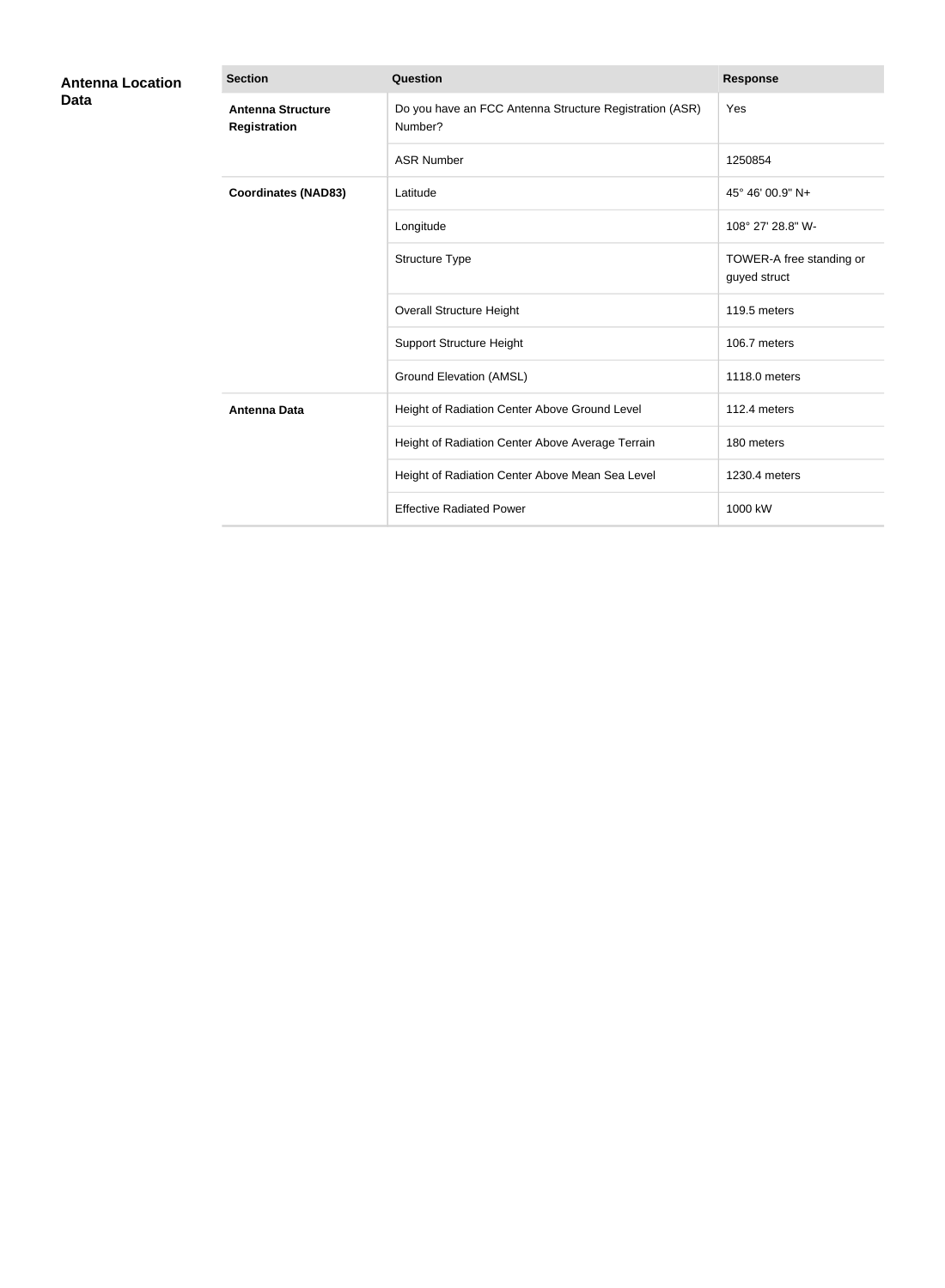| Antenna               | <b>Section</b>                                  | Question                                                                                                                                            | <b>Response</b>    |
|-----------------------|-------------------------------------------------|-----------------------------------------------------------------------------------------------------------------------------------------------------|--------------------|
| <b>Technical Data</b> | <b>Antenna Type</b>                             | Antenna Type                                                                                                                                        | Non-Directional    |
|                       |                                                 | Do you have an Antenna ID?                                                                                                                          | Yes                |
|                       |                                                 | Antenna ID                                                                                                                                          | 73296              |
|                       | <b>Antenna Manufacturer and</b><br><b>Model</b> | Manufacturer:                                                                                                                                       | <b>DIE</b>         |
|                       |                                                 | Model                                                                                                                                               | TFU-20GTH/VP-R O4A |
|                       |                                                 | Rotation                                                                                                                                            |                    |
|                       |                                                 | <b>Electrical Beam Tilt</b>                                                                                                                         | 0.5                |
|                       |                                                 | <b>Mechanical Beam Tilt</b>                                                                                                                         | Not Applicable     |
|                       |                                                 | toward azimuth                                                                                                                                      |                    |
|                       |                                                 | Polarization                                                                                                                                        | Elliptical         |
|                       | <b>DTV and DTS: Elevation</b><br><b>Pattern</b> | Does the proposed antenna propose elevation radiation<br>patterns that vary with azimuth for reasons other than the<br>use of mechanical beam tilt? | <b>No</b>          |
|                       |                                                 | Uploaded file for elevation antenna (or radiation) pattern<br>data                                                                                  |                    |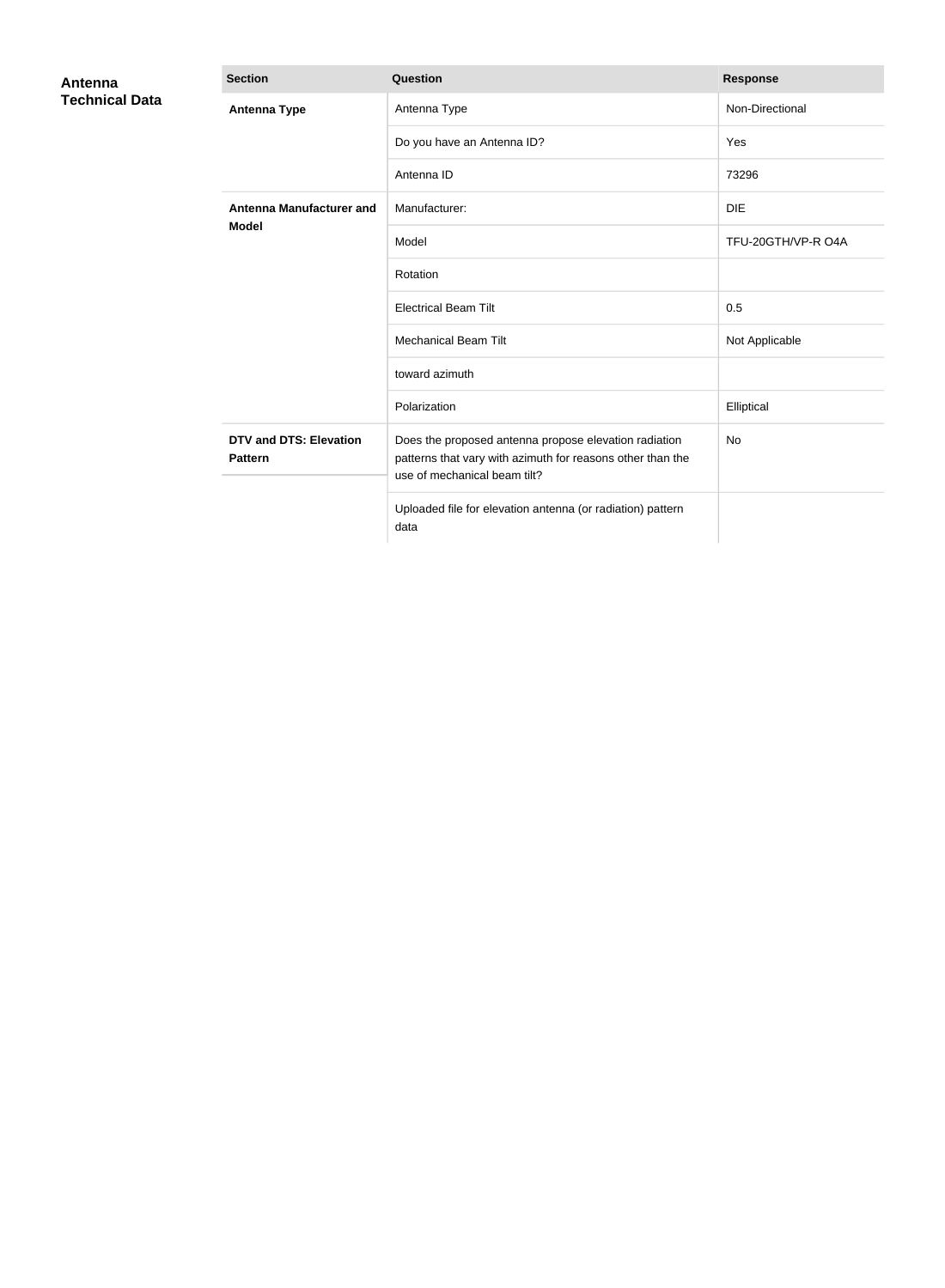| <b>Certification</b> | <b>Section</b>                                    | <b>Question</b>                                                                                                                                                                                                                                                                                                                                                                                                                                                                                                                                                                                                                                                                                                                                                                                                                                           | <b>Response</b>                                                 |
|----------------------|---------------------------------------------------|-----------------------------------------------------------------------------------------------------------------------------------------------------------------------------------------------------------------------------------------------------------------------------------------------------------------------------------------------------------------------------------------------------------------------------------------------------------------------------------------------------------------------------------------------------------------------------------------------------------------------------------------------------------------------------------------------------------------------------------------------------------------------------------------------------------------------------------------------------------|-----------------------------------------------------------------|
|                      | <b>General Certification</b><br><b>Statements</b> | The Applicant waives any claim to the use of any particular<br>frequency or of the electromagnetic spectrum as against the<br>regulatory power of the United States because of the<br>previous use of the same, whether by authorization or<br>otherwise, and requests an Authorization in accordance with<br>this application (See Section 304 of the Communications Act<br>of 1934, as amended.).                                                                                                                                                                                                                                                                                                                                                                                                                                                       |                                                                 |
|                      |                                                   | The Applicant certifies that neither the Applicant nor any<br>other party to the application is subject to a denial of Federal<br>benefits pursuant to §5301 of the Anti-Drug Abuse Act of<br>1988, 21 U.S.C. §862, because of a conviction for<br>possession or distribution of a controlled substance. This<br>certification does not apply to applications filed in services<br>exempted under §1.2002(c) of the rules, 47 CFR. See §1.<br>2002(b) of the rules, 47 CFR §1.2002(b), for the definition of<br>"party to the application" as used in this certification §1.2002<br>(c). The Applicant certifies that all statements made in this<br>application and in the exhibits, attachments, or documents<br>incorporated by reference are material, are part of this<br>application, and are true, complete, correct, and made in<br>good faith.   |                                                                 |
|                      | <b>Authorized Party to Sign</b>                   | <b>FAILURE TO SIGN THIS APPLICATION MAY RESULT IN</b><br>DISMISSAL OF THE APPLICATION AND FORFEITURE<br>OF ANY FEES PAID<br>Upon grant of this application, the Authorization Holder may<br>be subject to certain construction or coverage requirements.<br>Failure to meet the construction or coverage requirements<br>will result in automatic cancellation of the Authorization.<br>Consult appropriate FCC regulations to determine the<br>construction or coverage requirements that apply to the type<br>of Authorization requested in this application.<br>WILLFUL FALSE STATEMENTS MADE ON THIS FORM<br>OR ANY ATTACHMENTS ARE PUNISHABLE BY FINE AND<br>/OR IMPRISONMENT (U.S. Code, Title 18, §1001) AND/OR<br>REVOCATION OF ANY STATION AUTHORIZATION (U.S.<br>Code, Title 47, §312(a)(1)), AND/OR FORFEITURE (U.S.<br>Code, Title 47, §503). |                                                                 |
|                      |                                                   | I certify that this application includes all required and<br>relevant attachments.                                                                                                                                                                                                                                                                                                                                                                                                                                                                                                                                                                                                                                                                                                                                                                        | Yes                                                             |
|                      |                                                   | I declare, under penalty of perjury, that I am an authorized<br>representative of the above-named applicant for the<br>Authorization(s) specified above.                                                                                                                                                                                                                                                                                                                                                                                                                                                                                                                                                                                                                                                                                                  | <b>David Giles</b><br>Vice President, Deputy<br>General Counsel |
|                      |                                                   |                                                                                                                                                                                                                                                                                                                                                                                                                                                                                                                                                                                                                                                                                                                                                                                                                                                           | 12/22/2021                                                      |